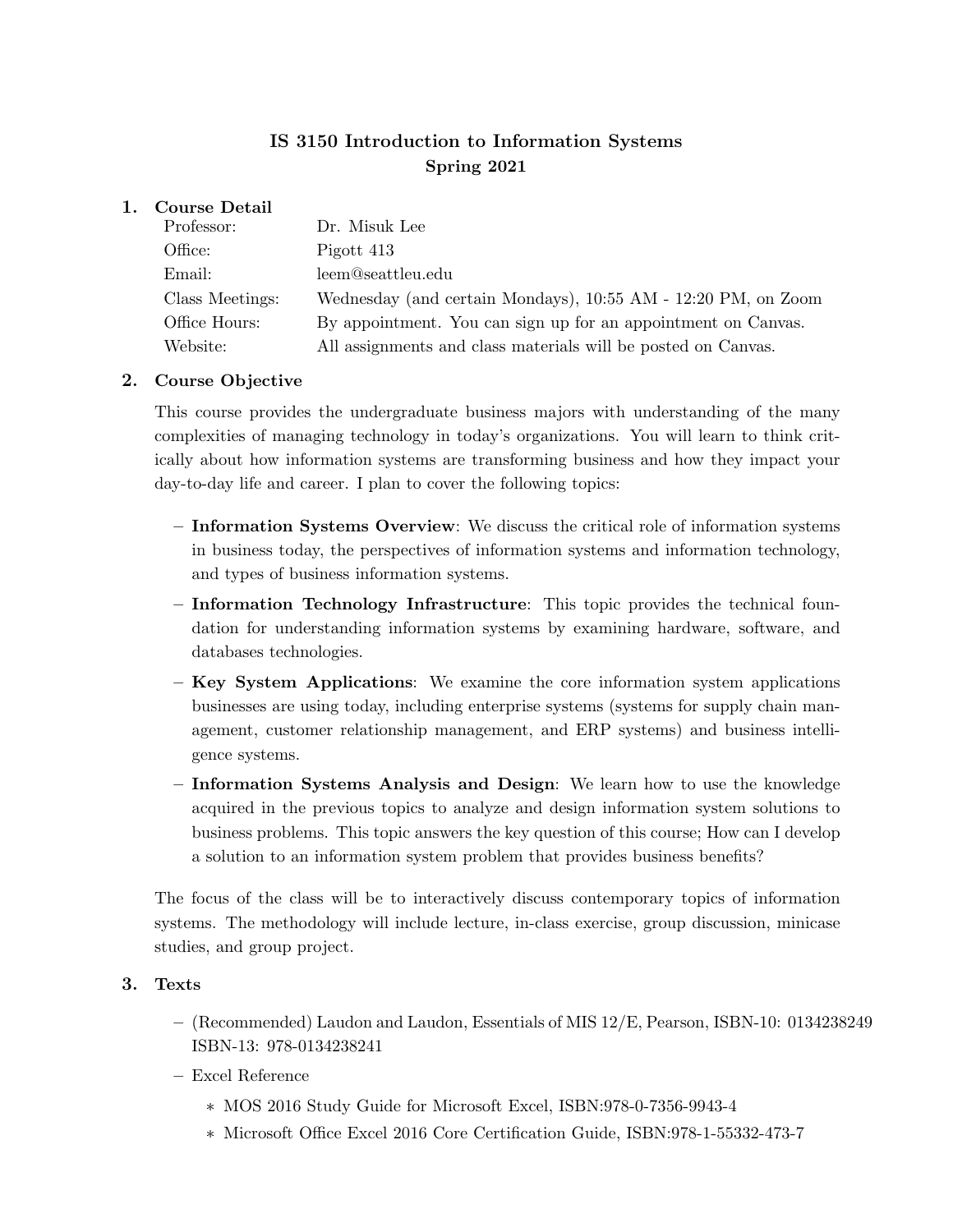- Reading materials:
	- \* Systems analysis and design in a changing world (Chapter 1) : [https://www.](https://www.cengagebrain.com.au/content/9781133830313.pdf) [cengagebrain.com.au/content/9781133830313.pdf](https://www.cengagebrain.com.au/content/9781133830313.pdf), Also available to download on Canvas

#### 4. Course Format and Zoom Meetings

This course contains both synchronous and asynchronous components. You need to read weekly lecture materials, watch pre-recorded lecture videos, and submit weekly quizzes. In order to deepen the knowledge and practice key IT skills, we will meet over Zoom every Wednesday (and on certain Mondays) and do class exercises (individual IT practice or group work).

Unless otherwise announced, we will be having Zoom meetings on Wednesday (10:55 am - 12:20 pm). You can find more information of the course zoom meetings on Canvas.

#### 5. Assessment

- Two Exams: 50  $%$
- Excel Exam:  $10\%$
- Final Group project: 20 %
- Class Exercises/Class Exercises/Excel Labse: 15 %
- Quizzes: 5%

#### 6. Grade

Final grades will be assigned based on the following rubric:

|             | $-95.0$ to $100 : A$ , $90.0$ to $94.9 : A$                                          |  |
|-------------|--------------------------------------------------------------------------------------|--|
|             | $-85.0 \text{ to } 89.9 : B+, 80.0 \text{ to } 84.9 : B, 77.0 \text{ to } 79.9 : B-$ |  |
|             | $-74.0 \text{ to } 76.9 : C_{+}$ , 70.0 to 73.9 : C, 67.0 to 69.9 : C-               |  |
|             | $-64.0 \text{ to } 66.9 : D+, 60.0 \text{ to } 63.9 : D, 50.0 \text{ to } 59.9 : D-$ |  |
| $-$ <50 : F |                                                                                      |  |

#### 7. Exams

Two non-cumulative exams will be administered on Canvas. Exams are open book, but you should not consult anyone (your classmates, friends, family members,...). According to Settle University's Academic Integrity Policy ([https://www.seattleu.edu/media/redhawk-servic](https://www.seattleu.edu/media/redhawk-service-center/registrar/registrar-policies/Academic-Integrity-2011-3.pdf)e-center/ [registrar/registrar-policies/Academic-Integrity-2011-3.pdf](https://www.seattleu.edu/media/redhawk-service-center/registrar/registrar-policies/Academic-Integrity-2011-3.pdf)), examples of cheating include:

- Submitting work as ones own that has been substantially written by someone else
- Copying another persons work during an examination
- Allowing another person to copy ones work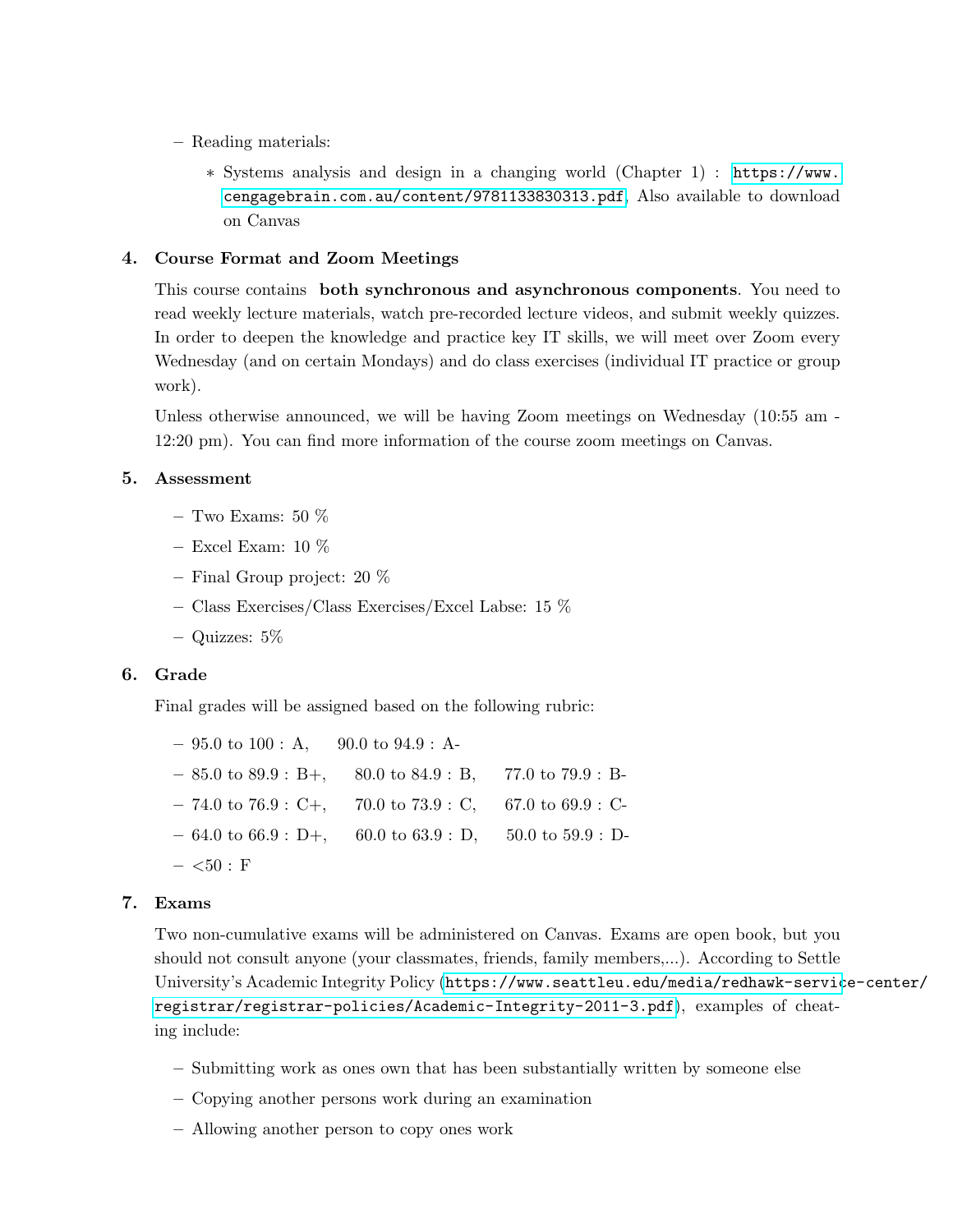– Sharing test materials with someone else

## 8. Excel Exam

All Albers undergraduate students are required to pass EXCEL Level I Certification (Microsoft Office Specialist exam 77-727) in order to progress in your BABA or BAE program. You will be taking the exam within IS 3150.

You must register with [Certiport.com](https://Certiport.com) and pay for an exam session prior to your test date. If you have a disability that might affect your performance on this exam, you will need to apply for an accommodation with Certiport. Approval will take at least two weeks (at least 10 business days). You may also need to contact [ExcelTest@seattleu.edu](mailto:ExcelTest@seattleu.edu) to arrange an extended testing time.

For detailed information, please visit [https://www.seattleu.edu/business/undergraduate](https://www.seattleu.edu/business/undergraduate/excel-certification/)/ [excel-certification/](https://www.seattleu.edu/business/undergraduate/excel-certification/).

## 9. Class Exercises and Assignments

During the weekly Zoom meetings, we will do class exercises. Class activities will be posted weekly on Canvas. Each student will be required to read the weekly materials assigned, and be prepared to work on the exercise contained. Class exercises will be in the following forms;

- Individual IT practice
- Group Case Study

You are required to do the assignment and submit it on Canvas. If it's a group case study, one or two groups will give a short informal presentation on each case study during the Zoom class meeting. Also, I would give extra credits for exceptional class participation.

#### 10. Excel Labs

For the preparation of the Excel certification exam, Excel assignments will be posted every week. Reading the posted materials (PowerPoint file) and watching the lab videos, you need to complete the weekly excel lab and submit it on Canvas. Note that excel labs will be graded and counted toward the assignment component of your grade.

## 11. Final Group Project

Through the group project, you will gain experience in a process of information system analysis and design. Each group will work on a systems analysis and design project. This project is an integral part of the course, since it allows students to apply the concepts, methodologies, and tools in the context of a real-world application. Each team will select a real-world application. The project will be divided into three milestones.

- Milestone 1 : Project proposal
- Milestone 2 :You will design the system you proposed in Milestone 1. Initial draft of your paper needs to be submitted. After submitting your draft, each team will have an one-on-one meeting with me. I will review the draft with each team and, if necessary, your paper needs to be revised.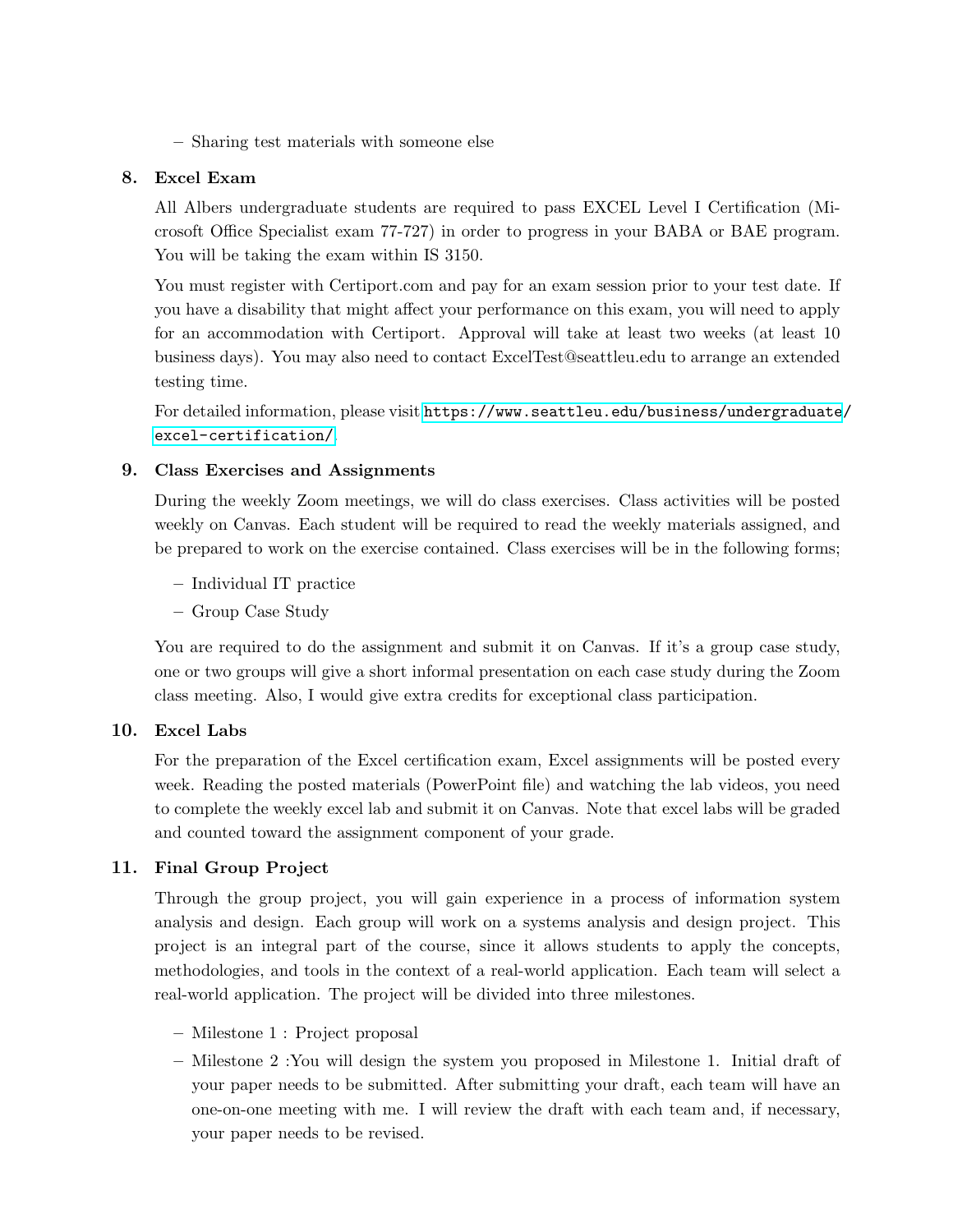– Milestone 3 : Final paper.

More details about the group project will be announced in class.

The prospect of working in teams carries with it the possibility that not all team members will pull their fair share of the load. For this reason, there will be **peer evaluations at** the end of the quarter after the final project is completed. You will rate yourself and your team members on the relative contributions that were made in preparing and submitting your group assignments and project. Individual evaluations are the property of the instructor and will not be divulged to other team members - your confidentiality is assured. Your project grade may be adjusted based on the peer evaluations.

## 12. Course Policy

- If you miss a test due to health issues for self or family and work-related emergency, you will need to provide appropriate documentation.
- All assignments are to be turned in through Canvas.
- Late homework will be accepted but subjected to penalty of ten percent of the possible points every calendar day up to three days.

## 13. Regrading

Regrade requests must be made in writing and attached to the exam. The request must include a description of your objection and why you think your exam should have been graded differently. If a test is submitted for regrading, I will regrade the entire test- so it is possible to either gain or lose points. This policy does not apply to arithmetic errors.

## 14. Disability

If you have, or think you may have, a disability (including an invisible disability such as a learning disability, a chronic health problem, or a mental health condition) that interferes with your performance as a student in this class, you are encouraged to arrange support services and/or accommodations through Disabilities Services staff located in Loyola 100, (206) 296-5740. Disability-based adjustments to course expectations can be arranged only through this process.

#### 15. Academic Integrity

Seattle University is committed to the principle that academic honesty and integrity are important values in the educational process. Academic dishonesty in any form is a serious offense against the academic community. Acts of academic dishonesty will be addressed according to the Seattle University Academic integrity Policy.

Academic Policies on Registrar website [\(https://www.seattleu.edu/redhawk-axis/academic](https://www.seattleu.edu/redhawk-axis/academic)policies/)

– Academic Integrity Policy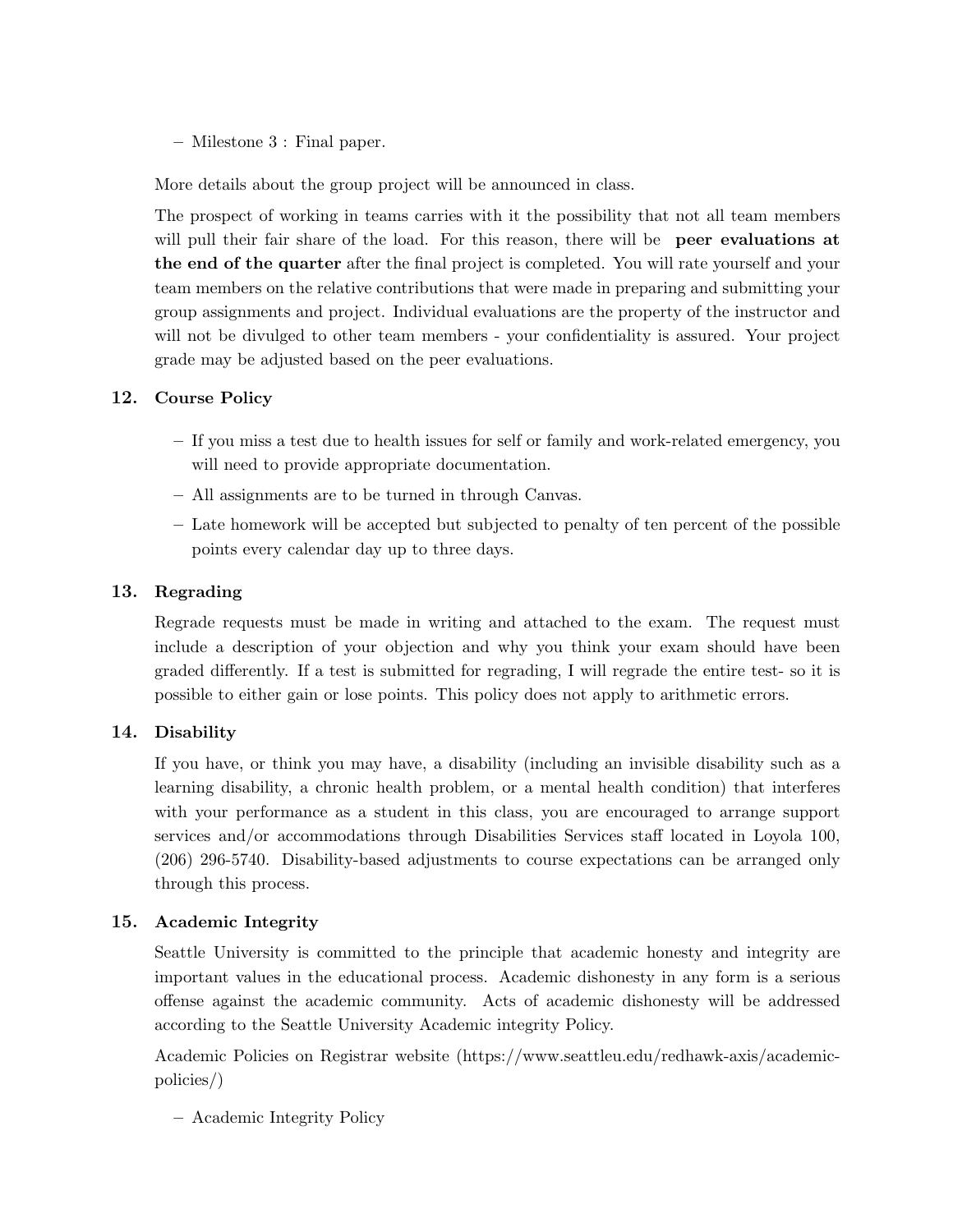- Academic Grading Grievance Policy
- Professional Conduct Policy (only for those professional programs to which it applies)

If you are not sure whether a particular action is acceptable according to the Academic Integrity Policy, you should check with your instructor before engaging in it.

## 16. Office of Institutional Equity

Title IX of the Education Amendments of 1972 (Title IX) prohibits discrimination based on sex in educational programs or activities that receive Federal financial assistance. This prohibition includes sexual misconduct, which encompasses sexual harassment and sexual violence. Seattle U remains committed to providing a safe and equitable learning, living, and working environment. Seattle U offers emergency, medical, and other support resources, as well as assistance with safety and support measures, to community members who have experienced or been impacted by sexual misconduct.

Seattle U requires all faculty and staff to notify the University's Title IX Coordinator if they become aware of any incident of sexual misconduct experienced by a student. For more information, please visit [https://www.seattleu.edu/equity/](https://www.seattleu.edu/equity). If you have any questions or concerns, you may also directly contact the Title IX Coordinator in the Office of Institutional Equity (email: [oie@seattleu.edu](mailto:oie@seattleu.edu); phone: 206.296.2824) University Resources and Policies.

## 17. Notice Regarding Religious Accommodations

It is the policy of Seattle University to reasonably accommodate students who, due to the observance of religious holidays, expect to be absent or endure a significant hardship during certain days of their academic course or program. Please see, Policy on Religious Accommodations for Students:

[https://www.seattleu.edu/media/policies/Policy-on-Religious-Accommodations-for-Students—](https://www.seattleu.edu/media/policies/Policy-on-Religious-Accommodations-for-Students) FINAL.pdf

#### 18. Academic Resources

- Library and Learning Commons ([http://www.seattleu.edu/learningcommons/](http://www.seattleu.edu/learningcommons)) (This includes: Learning Assistance Programs, Research [Library] Services, Writing Center, Math Lab)

- Academic Integrity Tutorial (found on Canvas and SU Online)

#### 19. Tentative Course Schedule (Attached Below)